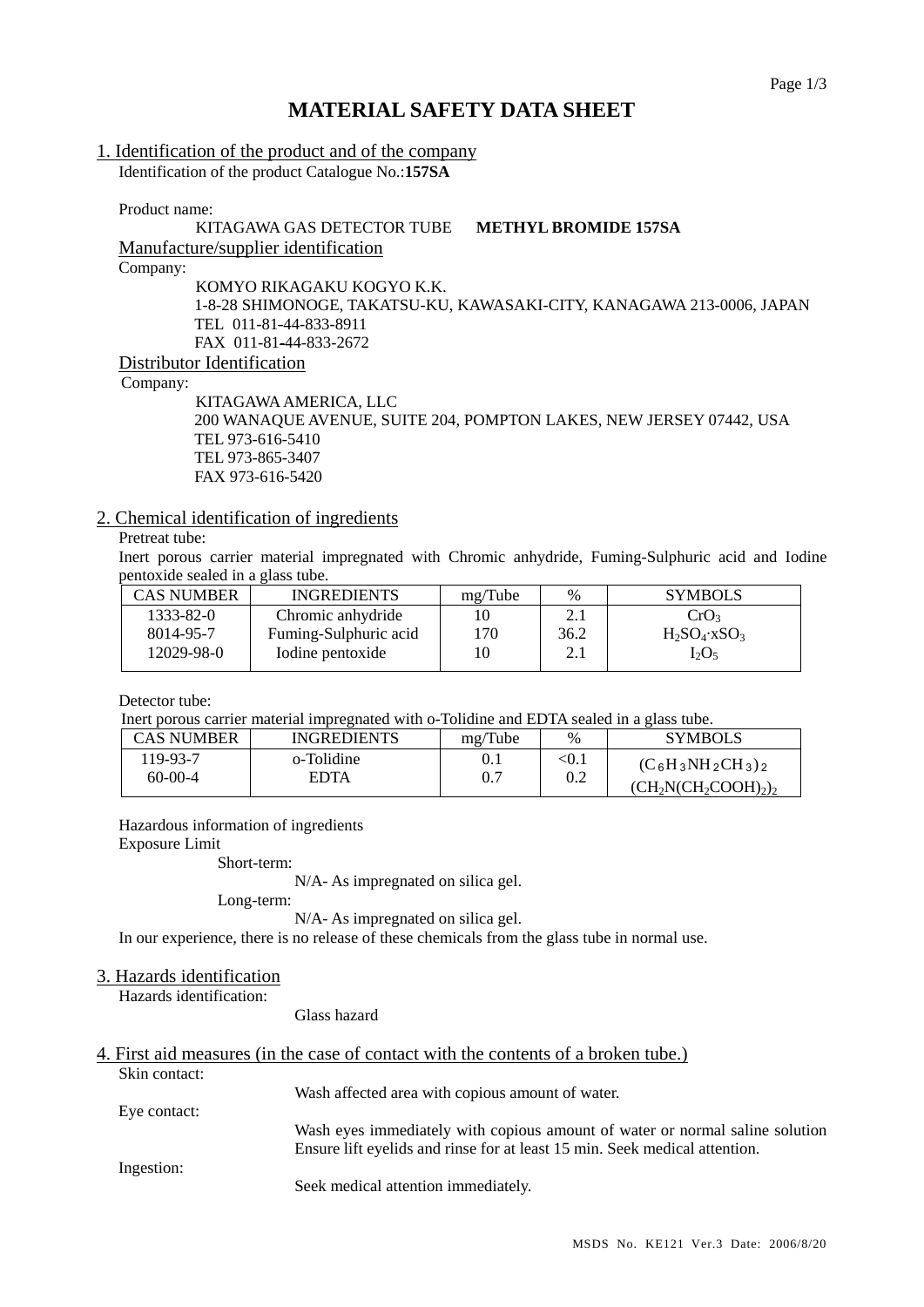| 5. Fire fighting measures                  |                                                                                                                                                                |
|--------------------------------------------|----------------------------------------------------------------------------------------------------------------------------------------------------------------|
| Flash point:                               | Non-combustible                                                                                                                                                |
| Extinguishing media:                       |                                                                                                                                                                |
|                                            | All known extinguishants can be used.                                                                                                                          |
| Special fire fighting Procedures:          |                                                                                                                                                                |
|                                            | None                                                                                                                                                           |
| Unusual fire & Explosion hazards:          |                                                                                                                                                                |
|                                            | Negligible fire hazard when exposed to heat or flame.                                                                                                          |
| 6. Accidental release measures             |                                                                                                                                                                |
| Personal protection:                       |                                                                                                                                                                |
|                                            | Do not pick up broken glass with bare hands if the tube is broken. Cover with<br>inert absorbent such as vermiculite. Sweep up and contain for waste disposal. |
| 7. Handling and storage<br>Handling & use: |                                                                                                                                                                |
|                                            | Ensure the instructions for use are followed. Safety glasses and gloves should be<br>worn to prevent injury from splintering glass.                            |
| Storage:                                   | Keep away from direct sunlight and store at 0-10 degree C.                                                                                                     |
| 8. Exposure control/personal protection    |                                                                                                                                                                |
| Respiratory protection:                    | Not applicable                                                                                                                                                 |
| Ventilation:                               |                                                                                                                                                                |
|                                            | Not applicable                                                                                                                                                 |
| Other protective equipment:                |                                                                                                                                                                |
|                                            | Safety glasses and gloves                                                                                                                                      |
| 9. Physical/Chemical properties            |                                                                                                                                                                |
| Appearance:                                |                                                                                                                                                                |
|                                            | Pretreat tube:                                                                                                                                                 |
|                                            | Olive solid layer and White solid layers sealed in a glass tube.                                                                                               |
|                                            | Detector tube:                                                                                                                                                 |
|                                            | White solid layer sealed in a glass tube.                                                                                                                      |
| Boiling point:                             | Not applicable                                                                                                                                                 |
| Melting point:                             |                                                                                                                                                                |
|                                            | Not applicable                                                                                                                                                 |
| Specific gravity $(H_2O=1)$ :              |                                                                                                                                                                |
|                                            | Not applicable                                                                                                                                                 |
| Evaporation rate (BuOAc=1):                |                                                                                                                                                                |
|                                            | Not applicable                                                                                                                                                 |
| Solubility in water:                       |                                                                                                                                                                |
|                                            | Not applicable                                                                                                                                                 |
| Vapour pressure:                           |                                                                                                                                                                |
|                                            | Not applicable                                                                                                                                                 |
| Vapour density:                            |                                                                                                                                                                |
|                                            | Not applicable                                                                                                                                                 |